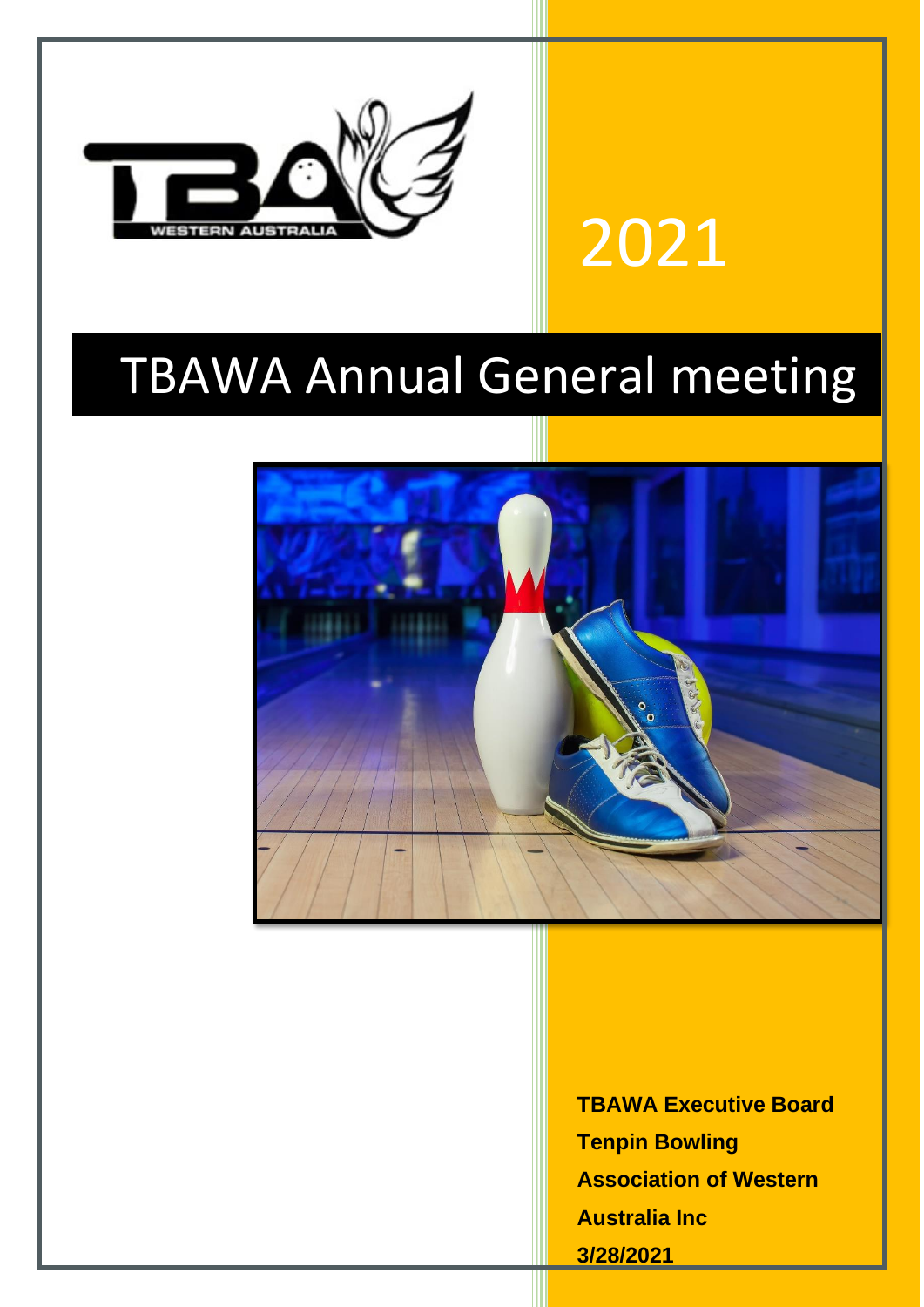

## AGM AGENDA

### **Welcome!**

- 1. Open meeting and welcome
- 2. Apologies given to the secretary
- 3. Confirmation of delegates and/or voting delegates including proxy voters
- 4. Minutes from the previous AGM held at Zone Bowling Morley, 8<sup>th</sup> February 2020.
- 5. Presentation and adoption of Presidents Annual Report
- 6. Presentation and adoption of Treasurers Annual Report
- 7. Presentation of the Secretary Report
- 8. Constitution amendments Motion to accept AGM via online streaming when needed.
- 9. Election of New Executive Committee by secret ballot Rick Smit
- 10. Acknowledgement of outgoing committee
- 11. Appointment of Auditor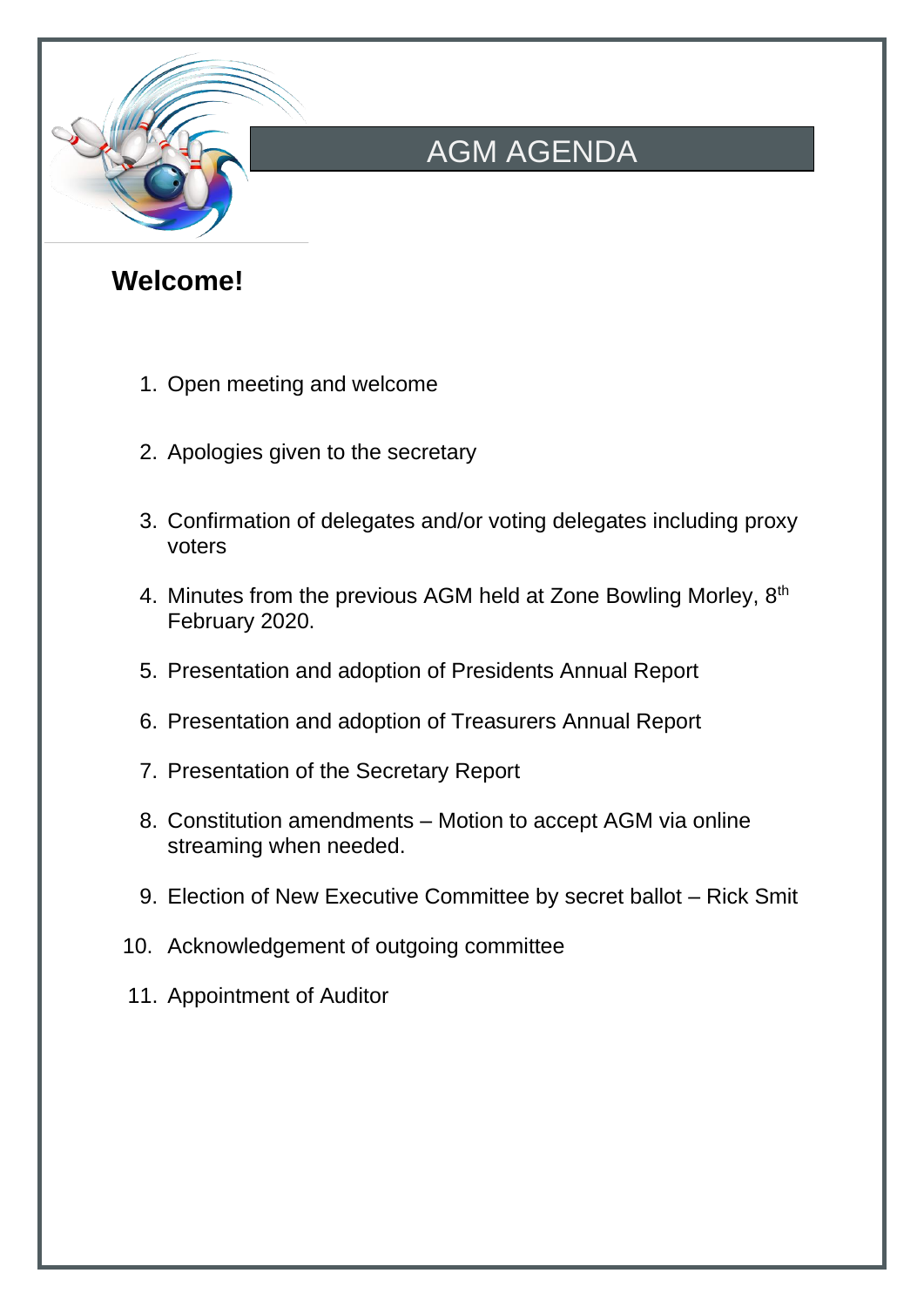

## **President Report**

A little under three years ago I was nominated to be the President for this wonderful sport here in Western Australia, and I have enjoyed building up our sport and interacting with our members and stakeholders as the months have drawn on. I am proud to report that in these 3 years the committee and myself have been successful in securing just under an additional \$100,000 in grants for participation increases programs for entry level that being Bowl Patrol, Bowl Abilities and in school porting programs. These grants also included website development, governance restructure and operational framework and now this year, training, development, and coaching for our already registered members.

The Association is in good health and I forecast it to continue over the next 3 years to be performing to a high standard in line with other state associations, the expectations from Local Government and Sport, and Cultural industries and we are equally as competitive and more with other sports of our capacity.

The demand for competitive bowling in Western Australia is an all year high, even on the other side of COVID-19. With the advantage of being a COVID safe state, our records for the last four events have been sold out in a matter of days. This is exceptional numbers for the want and support of competitive bowling locally. Our state and sport have come through the other side of this pandemic and will continue to thrive and provide for our members into the next 3 years.

This report will also outline our governance and commitments to the state government in aligning with the criteria that is required to build and grow Tenpin Bowling in this industry and capture the strategic goals that are set down not just by our local government by Sports Australia. With the fun and the participation that we all enjoy here in WA, comes the administration framework, the engine room, that enables all members and future members to participate in our sport, and to be continued as a recognise sport in this industry. I would like to take this opportunity to thank my board members and other various volunteers that have assisted the sport and me personally so far.

#### Local Government, Sport and Cultural Industries – Update

The LGSCI continues to support our sport along with lottery west by providing our operational funding of approximately \$135,000 over the next 3 years. I sat down with our LGSCI representative Cameron and carried out our annual organisation performance assessment that is part of our checks and balances for continued funding. This was completed over the course of a week between several board members.

This assessment is used to measure each of the 83 sports in Western Australia on several performance indicators that include growth, participation, members, financials, performance, governance, ICT, and media.

These pillars assess the association on development and growth for future funding. We have applied for the next increase of funding based on increased in all these categories, excluding membership, hope to be pushed into the next category up which may see approximately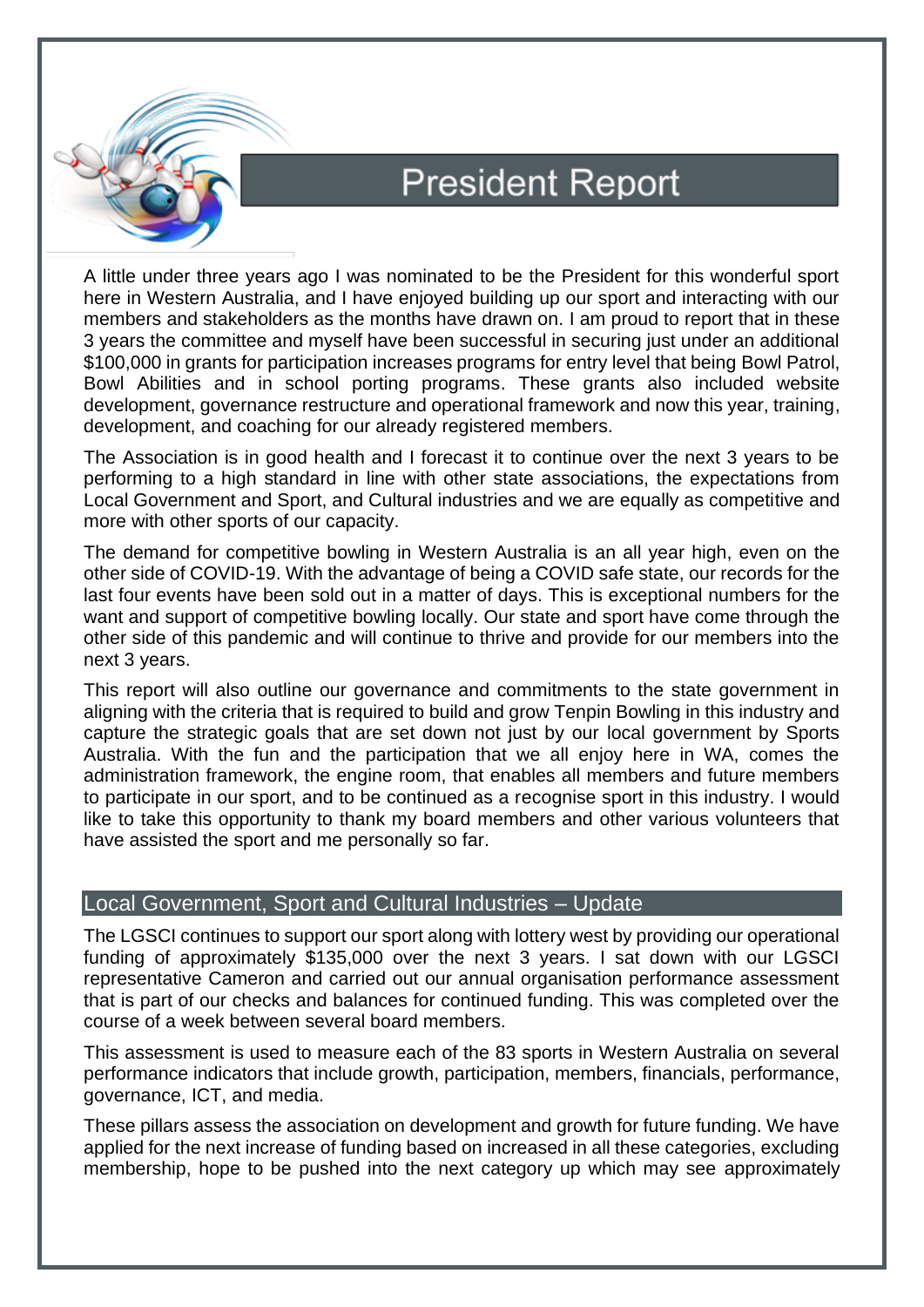\$150,000 over 3 years. This report once released can be found on our website. Outlining the highlights from this assessment are as follows

#### **Participation**

Participation in our sport is a requirement as part of our operational funding to provide programs for non-members for Tenpin Bowling. Bowl Patrol and Bowl Abilities are national programs that are rolled out here in WA, to increase participation and increase interest in our sport, that will assist with future members.

The below table outlines the regions we are covering with our non-member and school-based programs for each program. Currently this is keeping us in the KPI for regions that we require to stay in our funding category, as outline in the appendix.

| <b>Program</b>           | <b>Location (LGA)</b>                                 | <b>Participants</b> | volunteers |
|--------------------------|-------------------------------------------------------|---------------------|------------|
| Sporting Schools         | Metro, Wheatbelt and Great Southern                   | 493                 | 20         |
| <b>Bowl Patrol</b>       | Metro and South West                                  | 117                 | 50         |
| <b>BowlAbilities</b>     | Metro and Peel                                        | 117                 | 54         |
| Participation activities | Metro and Peel                                        | 305                 |            |
| Totals                   | Metro, Peel, Wheatbelt, South West and Great Southern | 1032                | 126        |

#### **Membership**

For period ending December 2020, our total membership has been down due to COVID-19 impacts, including our league numbers. The following table indicates were each centre has been impacted. Total membership from 2020 to 2021 is down 133 or 8.21%. According to the NSO collection on member data through survey, the return to play survey indicated COVID-19 impacts or concerns in returning to league/play.

| <b>JAN 2020</b>                   |             | <b>JAN 2021</b>                    |                            |
|-----------------------------------|-------------|------------------------------------|----------------------------|
| <b>Zone Bowling</b><br>Cannington | 38 leagues  | <b>Zone Bowling</b><br>Cannington  | 13.15 % 33 leagues         |
| <b>Zone Bowling</b>               | 25 leagues  | <b>Zone Bowling</b>                | 44.0 %                     |
| Joondalup                         |             | Joondalup                          | 14 leagues                 |
| <b>Zone Bowling</b>               | 21 leagues  | <b>Zone Bowling</b>                | 38.09%                     |
| <b>Morley</b>                     |             | <b>Morley</b>                      | 13 leagues                 |
| <b>Zone Bowling</b>               | 26 leagues  | <b>Zone Bowling</b>                | 50.00%                     |
| Rockingham                        |             | Rockingham                         | 16 leagues                 |
| <b>Warick Super Bowl</b>          | 189 members | <b>Warick Super</b><br><b>Bowl</b> | No change 189 members<br>Ο |
| <b>Melville Super</b>             | 79 members  | <b>Melville Super</b>              | No change 79 members       |
| <b>Bowl</b>                       |             | <b>Bowl</b>                        | Ο                          |
| <b>Bunbury Bowl</b>               | 82 members  | <b>Bunbury Bowl</b>                | 12.76%<br>94 members       |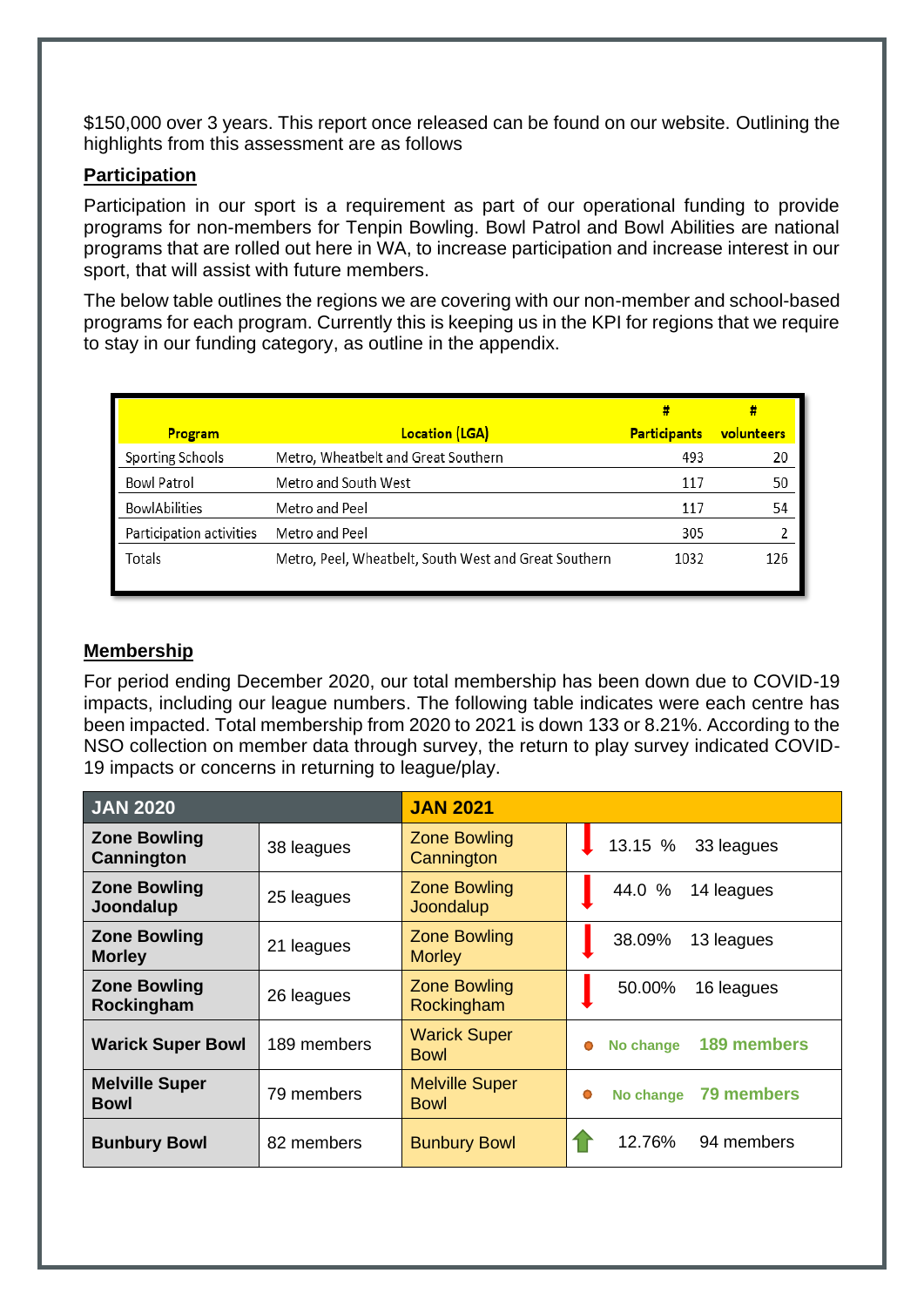Currently, the following membership breakdown is as follows

| Total Female      | 635  |
|-------------------|------|
| <b>Total Male</b> | 851  |
| Total membership  | 1486 |

These figures can be broken down further into the following categories

| Total Disability Members  | 218 |
|---------------------------|-----|
| <b>Total Juniors 5-17</b> | 83  |
| Total Senior 50+          | 700 |
| Total Adults 18-49        | 485 |

These figures are correct as per the national database. [\(www.tenpinresults/adminreports.com.au\)](http://www.tenpinresults/adminreports.com.au)

#### Strategic & Operational Plan – Update

Our 3-year strategic plan developed in 2019 has been under review in preparation for the next one. The new strategic plan will be a 3–5-year plan that will include continuous improvement and continuous monitoring of ongoing KPIS.

The following five pillars were constructed in line with LGSCL, NSO requirements, member participation, promotion, and growth of our sport.

#### **1. People**

- Due to the impacts of COVID-19, the increase of local associations around the state and formulating a local association for each centre is an ongoing process that will be rolled over into the new strategic plan.
- Local coaching and development structure that includes the review and implementation of pathways for coaching and training of current and new members of all cohorts.
- Coaches registered and trained increased
- Silver Coach course will be run locally due to the COVID-19 impact on universities and TBAL resources. Course due to commence April 2021
- High Performance Plan completed.

#### **2. Participation**

- Women's tournament and development focusing on the increase of women participation across the sport has been funded by Healthways for \$5000 and is due to start May/June 2021.
- Two development days for members and non-members have been completed in October 2021. The goal of 4 impacted by COVID-19. This will roll over into new strategic plan.
- Currently supporting the focus of a 5% increase of women participation across all divisions.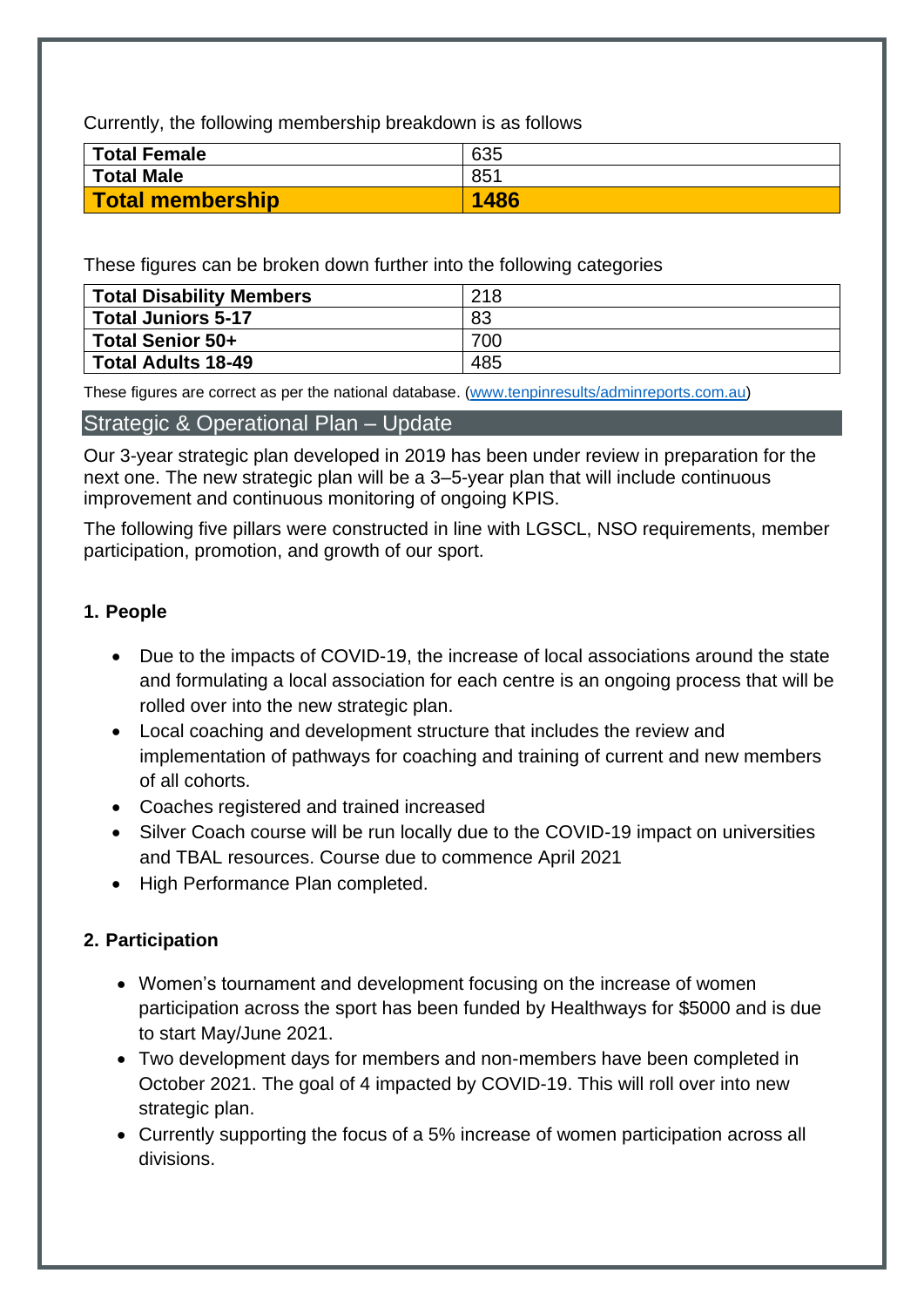#### **3. High Performance**

- High performance plan and project plan developed as discussed and is due to commence June 2021 for all cohorts. This has also been funded.
- Two high performance (open) events to be formulated by Dec 2022, WA DAY! Classic Cup and Perth Gold Cup due to be accredited and aiming for facilitation in October 2021 – pending COVID-19 national calendar impacts.

#### **4. Promotion and Marketing**

- Meetings impacted by COVID-19, however, will roll over into 2022 strategic plan
- Marketing plan revised, deemed not necessary for size of association, however a communication plan has been developed, website upgraded and other social media platforms.

#### **5. Facilities**

• Currently being reviewed inline with new NSO strategies and commercial partners.

#### **6. Governance**

- Funding secured for a development Officer for both periods ending 2019, 2020 and 2021. Conversations with NSO on the retaining this position permanently with NSO financial assistance. In current negotiations.
- Board Skills matrix completed, and will be done again with current elections
- 4/7 Board members currently skilled up in board governance. Other and new members due to recommence training through LGSCI when available.
- All outstanding policies have been reviewed including child safety framework.
- Implementation of electronic management system (Mfiles) as part of the succession planning for each position on the board, and to track member records and association business in a efficient and confidential manner.
- All positions on the board have been issued a laptop and association email to move correspondence and TBAWA business out of personal email and desktops. This also assists with succession planning and continuity of board business.

Reviewing current strategic plan. 80% of KPIS have been achieved, and the final 20% was impacted due to COVID-19. New KPIS and strategic planning moving forward has been established and ready for review by the members, and the executive board to accept at the first executive meeting.

#### **Operational Planning**

Moving forward into the new year a future focus as outlined in our new strategic plan will cover off on the following KPI

• Coaching, development, and training of members on all levels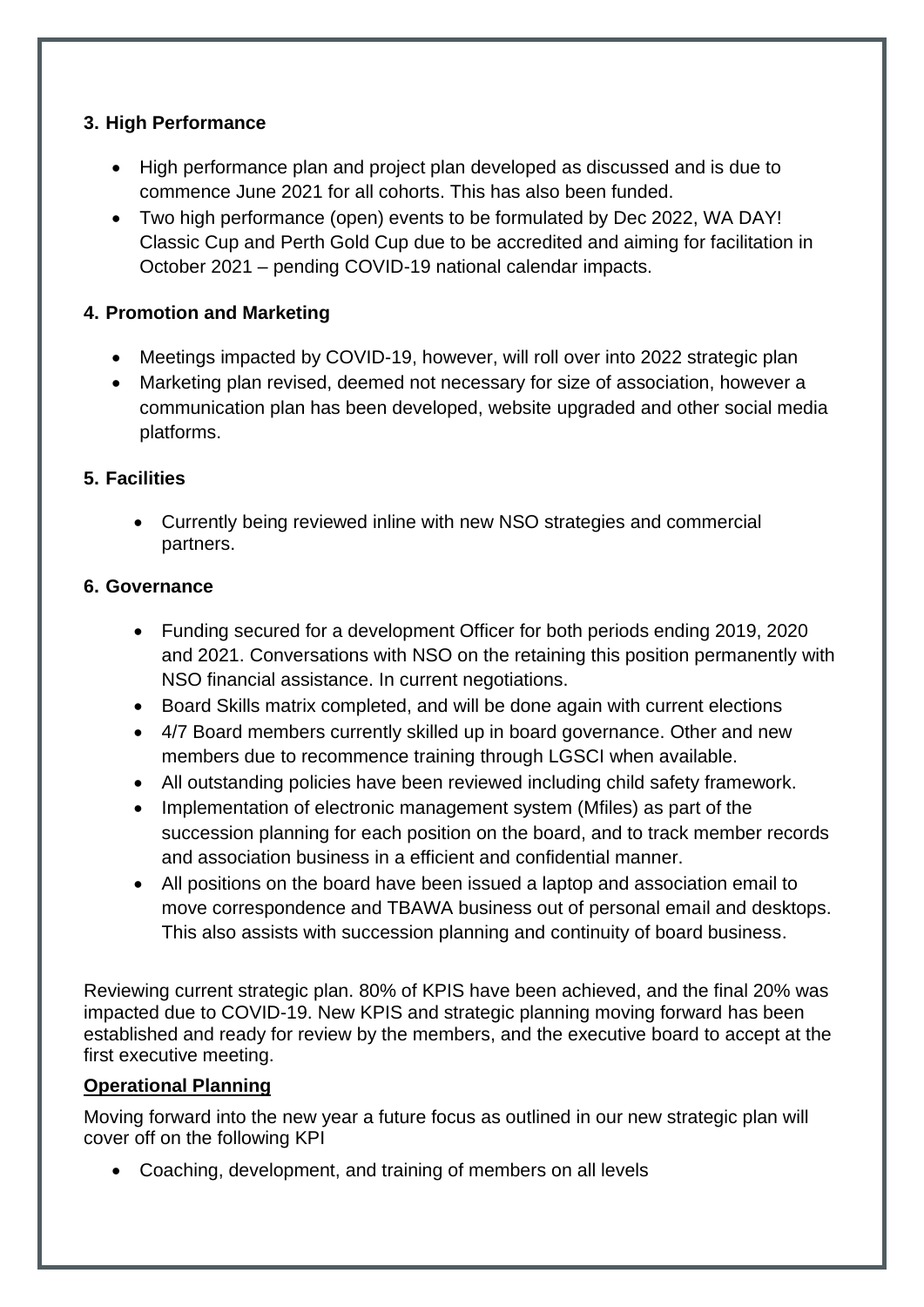- Increase training and development for current and new coaches
- Increase participation for both Women and Juniors in competitive bowling
- Have one Disabilities, Junior, Women and Open event per year as part of our inclusion policy
- Governance and Operational Framework continuous improvement

#### Grants - Update

TBAWA was successful in obtaining a \$30,000 specific grant for training and development here in Western Australia. This grant will go towards setting up clear pathways for entry level adult bowlers or graduates of a Bowl Patrol and Bowl Abilities program, that can complete a 4/6-week course with a Silver Coach that will teach them the basics to bowling, assist them with their equipment and understand the fundamentals of bowling.

From here the pathway will be into our development squad that will be open to all members to train with our coaches once a month both on and off the lanes.

From here you can progress into the High-Performance Clinics to be polished and progress in high level competitive bowling. Our social media platforms will keep you up to date on the progression and roll out of this program due to launch the end of June 2021.

#### Training and Development

The grant along with a training budget from TBAWA, will assist in the next 18 months in the development of an entry level program and an intermediate program to high performance for Tenpin Bowling in WA.

The Foundations Program is an entry level skills clinic that is designed for new participants to the sport of Tenpin Bowling to be given the basic understanding, concepts, and skills to compete in our sport both socially, recreationally, and competitively across the state. This program will assist new participants to break into the sport with a critical understanding of the following

- What is Tenpin Bowling and the history behind the sport
- How to play the sport of Tenpin Bowling
- Tenpin Bowling equipment and safety requirements
- Bowling Ball Selection and how to use a Bowling Ball
- Bowling Lanes
- Approach and Delivery
- Styles of Bowling Straight and Reactive Bowling
- Spare Shooting
- Leagues and Competitions
- Membership and Rules

The Foundations program is delivered by a Silver Coach accredited by Tenpin Bowling Australia that has extensive experience in the sport for both individuals team development.

#### **Target Participation**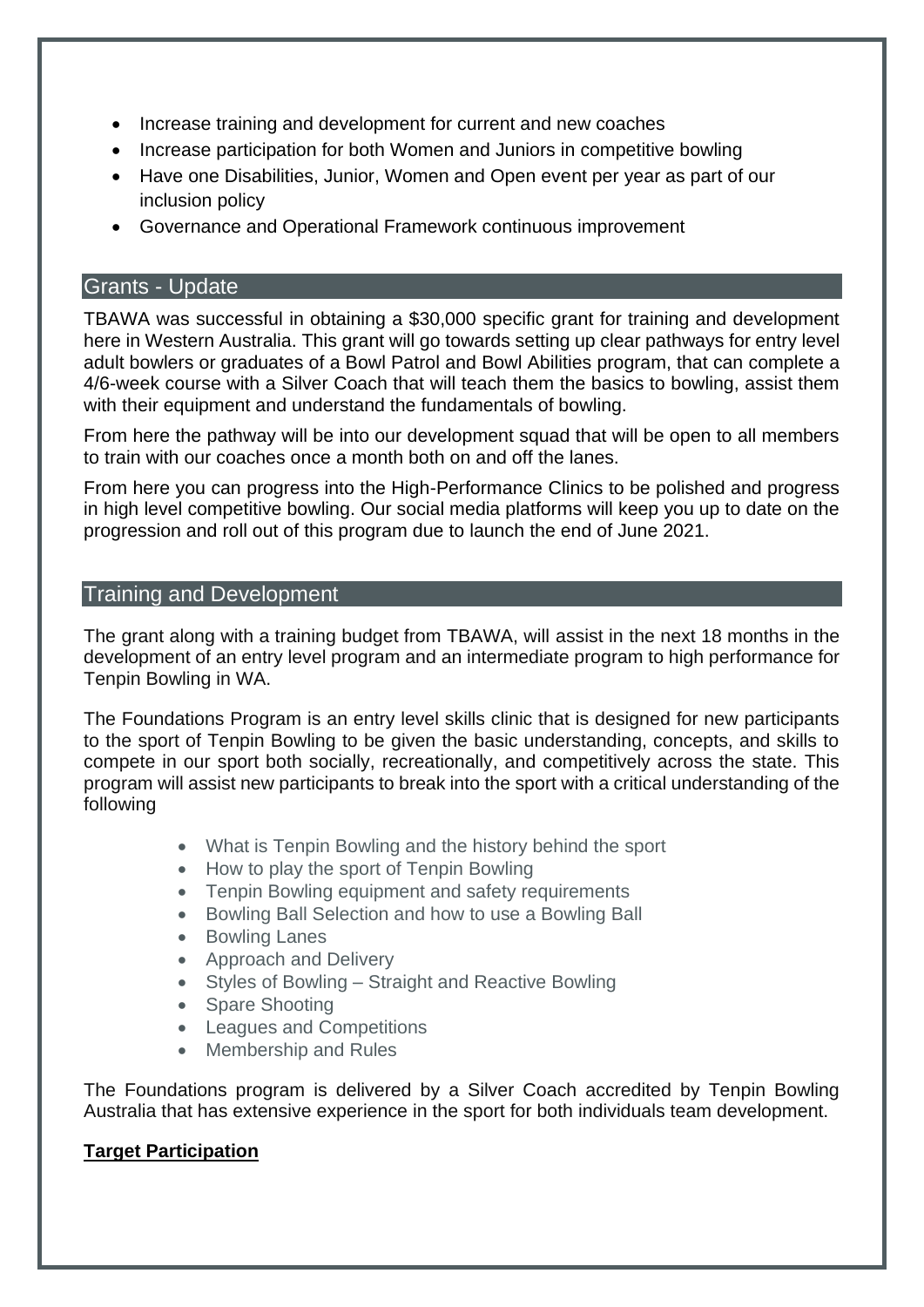The Foundation Program has a minimum age of 10 years old with now maximum age. Participants must be able to have the basic ability to read and write with some minor written work as part of the program. Coaches and facilitators are mindful of literacy and numeracy abilities and can make reasonable adjustments to assist participants through the course.

#### **Materials and Costs**

Each participant will have need to pay a membership fee that includes their membership with Tenpin Bowling Australia that includes public liability insurance and injury on the lanes.

**Cost:** TBA<br>**Duration:** 3-4 3 – 4 hours per week for 4-6 weeks **Schedule:** To be announced yearly

#### **Package:**

- Training Shirt with name on shirt
- Spare Bowling Ball
- Tenpin Bowling Australia Membership 12 months \$TBA thereafter (approx.)
- TBAWA Training School Membership 12 months \$TBA thereafter (approx.)
- Training Materials

#### **Pathway Model**



#### **Training School/Development Squads**

The TBAWA Training School is a program that leads on from the Foundation Program for graduates, and for seasoned Athletes looking at improving and practising their skills with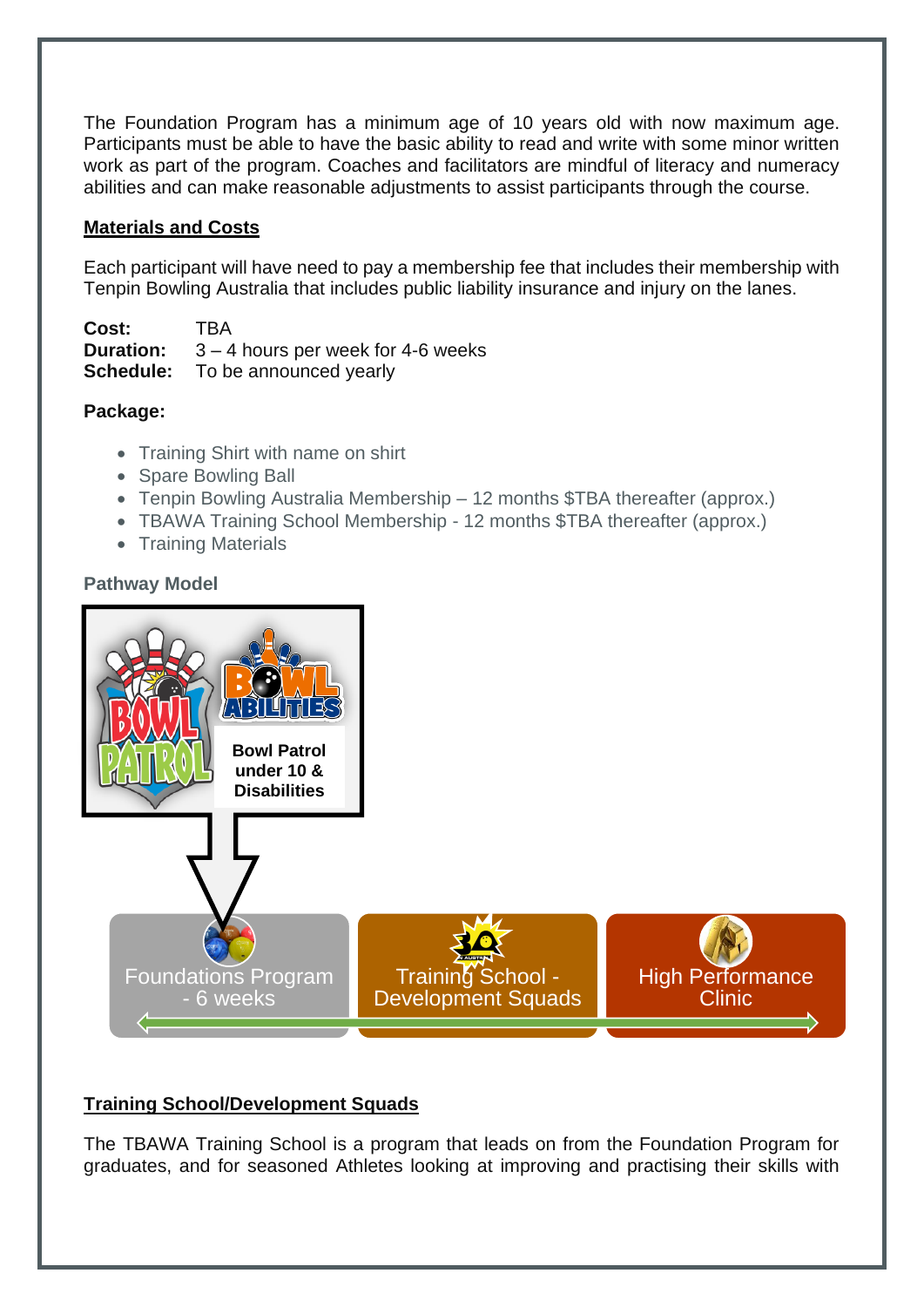ongoing support. Athletes of this program will be provided with regular training opportunities that will be scheduled through the year, where Athletes and choose a squad time and centre to provide opportunities for all cohorts of Athletes with competing priorities for the busy individual. Athletes that stand out in these squads may be select by our coaches to participate in the advanced clinics.

The Training School will be broken into monthly squad times with a Silver Coach in Western Australia. The Training School aims to meet the following objectives

- Give Bronze Coaches the opportunity to be trained and assist on the lanes with experienced Silver Coaches, as assistant coaches to develop their teaching skills and on the lane, logbooks required for registration by TBA
- To provide an environment for Silver Coaches to maintain registration and develop our athletes
- To provide ongoing support for all members for their physical and mental game
- To increase participation for new members
- To increase the participation of current league bowlers
- To maintain and provide a training environment for all members
- To provide elite level support and training for members that wish to progress to a national and international level. These participants will be trained to give them the confidence and skills for the National Training Squad hosted by Tenpin Bowling Australia
- To provide classroom schedules for Team Managers to assist and learn how to be a State Team Manager

The Training School will be a combination of on and off the lane teaching for the Athletes, whilst incorporating. Athletes having completed the Foundations Program or as a seasoned league bowler, will already have the basic understanding of the sport and will be able to move on to intermediate coaching principles and skill-based training. This program will assist Athletes upskill their knowledge for on and off the lanes with a critical understanding of the following

- Tenpin Bowling equipment and safety requirements
- Bowling Ball Selection and correct equipment
- Playing the Field Lane Conditions
- Lane Patterns
- Reading the lanes and adjusting
- Principles of Delivery
- Ball Motion
- Drills and Exercises for Practice shooting
- Team Drills
- Pre-game routine
- Psychology and Tenpin The mental game
- ASADA legislation and your responsibilities as an Athlete
- Advanced Spare Shooting
- National Tournament and the Australian Team Selection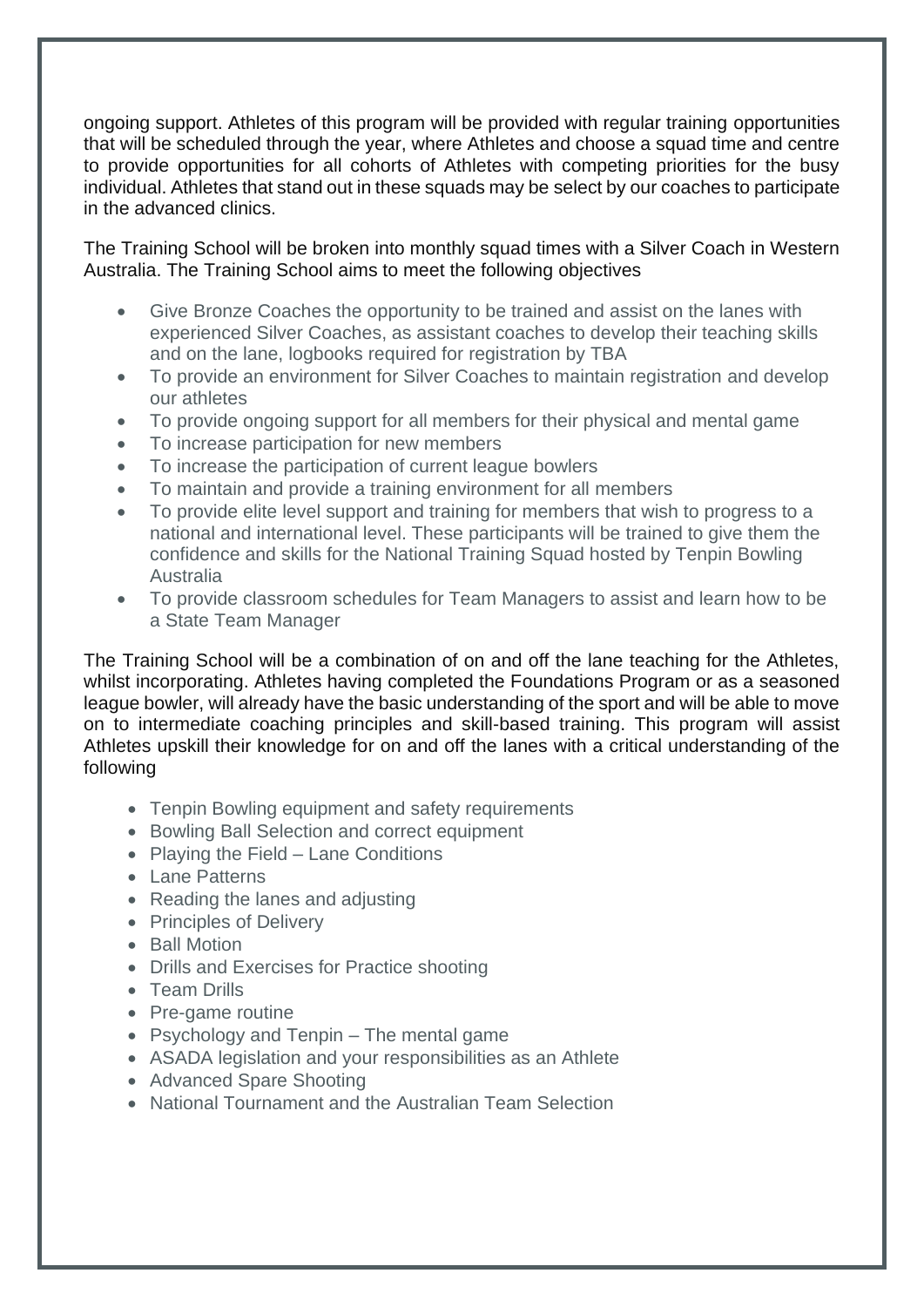#### Future Focus

Attached is the strategic plan for the next 3 years, that outlines the future planning and approach that this sport need to starting moving forward in. This plan has been developed concurrently in conjunction with the current culture of the industry, sustainability in mind, revenue, and growth. Currently, our association is not a grassroots club, and operate predominately as a e-business using social platforms. We are reliant heavily on government funding and volunteer time. Without these the sport can not operate or be sustainable. Having said this apart from always looking to increase our capitals and revenues, being in volved in the sport will assist with the daily operation. Volunteers is one of the main strategic goals that over the next three years we will need to work towards to increase to assist with capacity and growth. And secondly, becoming innovative on running events, how to run events, stakeholder engagement and the possibility of setting down roots were possible.

This report and other will be made available after the AGM on our website [www.tenpinwa.org](http://www.tenpinwa.org/)

With Thanks

*Tahnee Ridley* 

TBAWA President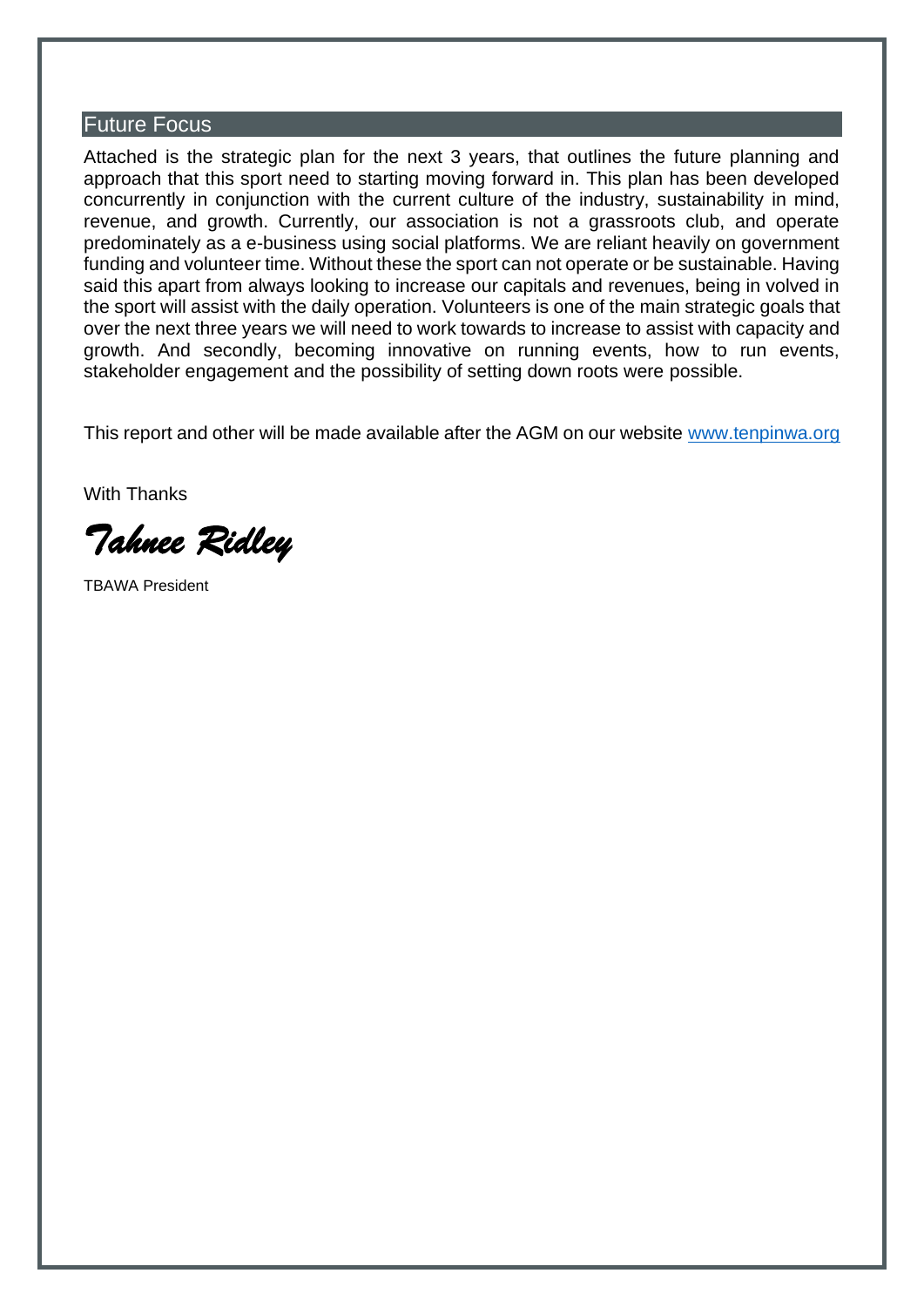

## **Treasurers Report**

Dept of Local Government, Sport and Cultural Industries Grant 2020.

TBAWA received our yearly grant of \$49,500.00 (GST Inc) in April 20. This grant had been allocated as per the budget.

We also received the Targeted Participant Grant for \$48,400.00 (GST Inc), which is to be paid to TBA as part of our Development Officers wages for 2020.

Heathway's approved a Grant request of \$5,500.00 (GST Inc) to sponsor our Inaugural Women's Tournament, unfortunately we were unable to run in 2020 due to Covid, the grant with Heathway's approval has been moved to May 2021.

TBAWA Affiliation Memberships.

Memberships were paid to the WA Sports Federation, WA Olympic Council, and the Commonwealth Games Association.

TBAWA Financial Reports and Audit.

The Balance Sheet and Profit and Loss for the year 2020 form part of this report.

Our auditor Mr John Pascoe FCPA has conducted a full audit of our accounts for the year ended Dec 2020 and his report forms part of this report. With the shutdown of all centres due to COVID 19 we only managed to run our 2019 State Championships early in the year and our Australia Day Singles.

No State Teams were able to travel to Nationals in 2019 and all monies collected for the Junior and Disabilities teams were refunded back to them.

Surplus funds for Dept of Local Government, Sport and Cultural Industries 2020 grant will be held over as excess funds.

Please see appendix/attachments for review.

*Sharon McKellar*

TBAWA Treasurer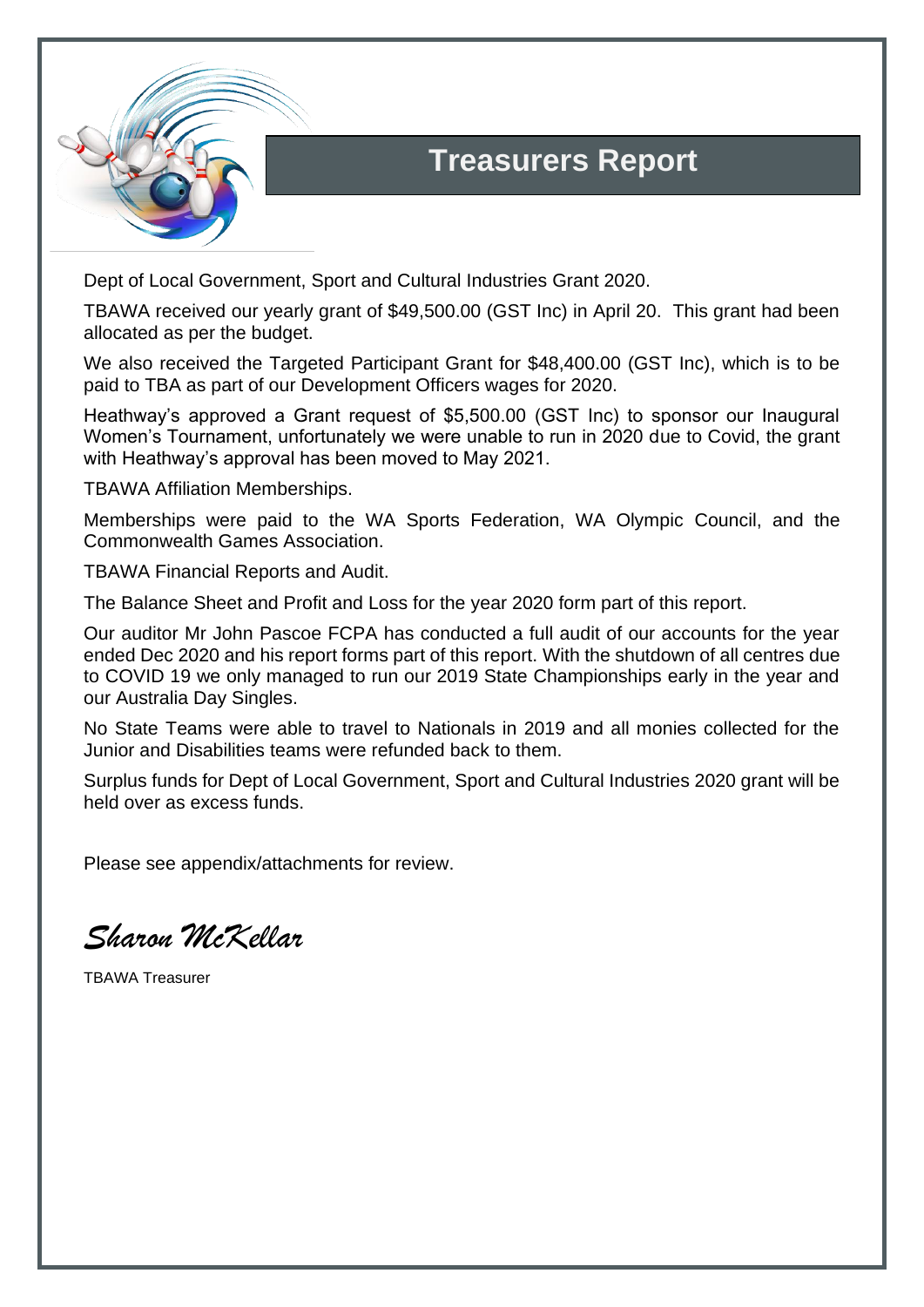

## **Secretary Report**

There has been an exciting start to the year with Athletes in all divisions competing and eager to recommence play. We have had the following events Since the commence of the year

- Australia Day Singles
- Covid-19 Return To Play Cup
- WA State Championships for Adults, Juniors, and disabilities
- WA Masters for all divisions

We have also filled our state teams for the national's event in July-August this year in Tasmania. The following winners for each of the events have been summarized below

#### **2021 Return To Play COVID-19 Cup**

Coming out of lock-down from COVID and Australia trying to return to some type of normal, we hosted a Return To Play event where teams of three competed head-2-head as teams in a similar format to Rachuig. The event was a sell out and a success with Athletes wanting this to return in years to come.

| <b>Division A</b>                                                 | <b>Division B</b>                                                  |
|-------------------------------------------------------------------|--------------------------------------------------------------------|
| 1 <sup>st</sup> Matthew Watson, Chris Watson and Michael<br>Muir  | 1 <sup>st</sup> Tania West Wayne Smith and Brendan Parr            |
| 2 <sup>nd</sup> Jane Lawerance, Vince Pearson and Graham<br>Coy   | 2 <sup>nd</sup> Neil Robinson, Peter Brown and Alvin Frost         |
| 3rd Connor Dallachy, Craig Dallachy and Ken<br>Temme              | 3rd Leigh Chalmers, Craig Blachut and Callum<br><b>Borck</b>       |
| 4 <sup>th</sup> Damien Gregson, Mathew Rogers and Reece<br>Leckie | 4 <sup>th</sup> Christin Voigh, Josie Barry, and Sherrie<br>Turner |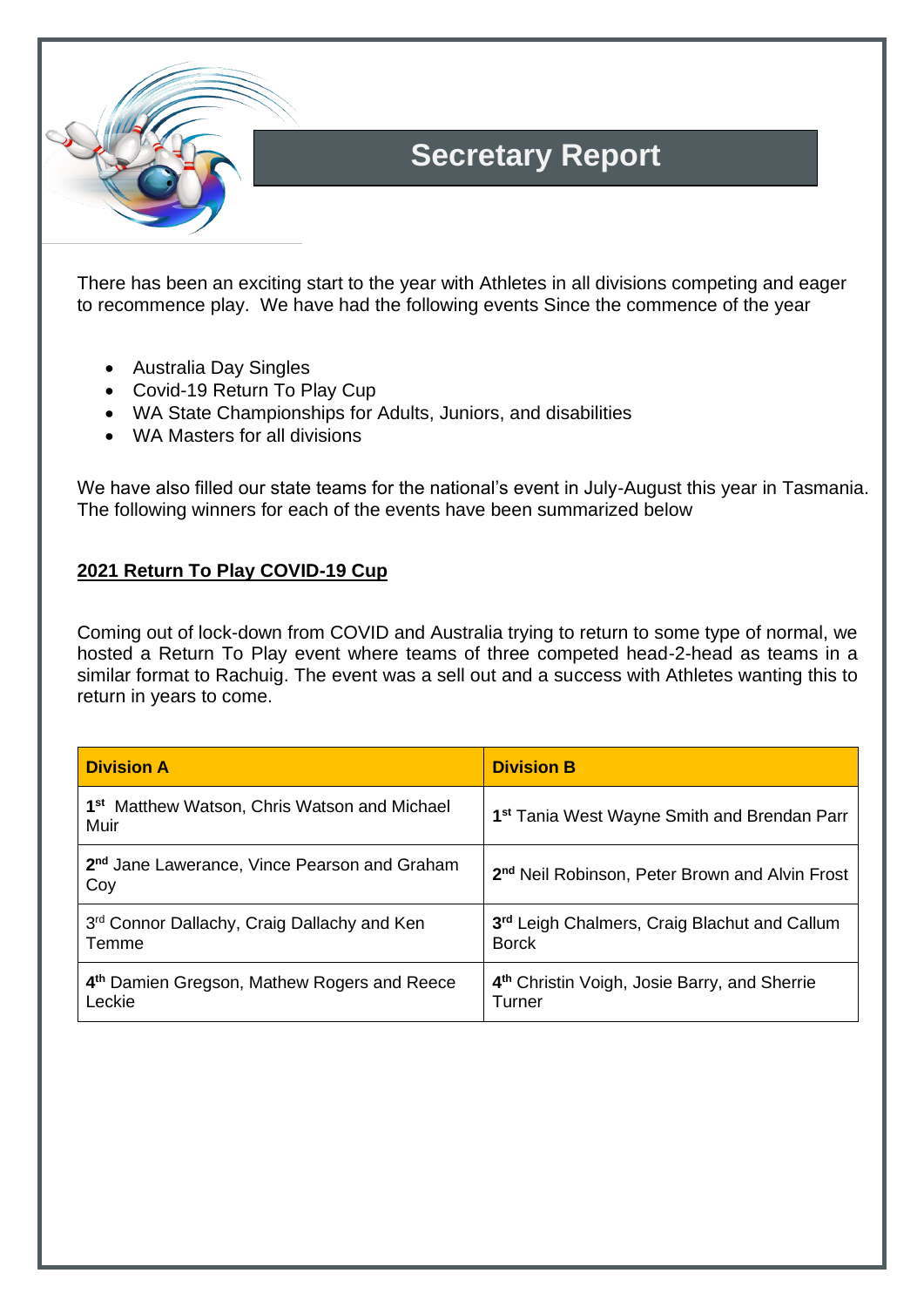#### **2021 Australia Day Singles.**

This event was our first for the year being held on the 26<sup>th</sup> of January. After 8 qualifying games, the finalists played 5 games head-to-head with the results below.

| <b>Males</b>                     | <b>Females</b>                   |
|----------------------------------|----------------------------------|
| 1 <sup>st</sup> Brendan Parr     | 1 <sup>st</sup> Leigh Chalmers   |
| 2 <sup>nd</sup> Hayden Theriault | 2 <sup>nd</sup> Lisa Humphreys   |
| 3 <sup>rd</sup> Travis Bernard   | 3 <sup>rd</sup> Cathy Rice       |
| 4 <sup>th</sup> Keegan Kok       | 4 <sup>th</sup> Deb Rice         |
| 5 <sup>th</sup> Joshua Bellamy   | 5 <sup>th</sup> Josie Barry      |
| 6 <sup>th</sup> Craig Blachut    | 6 <sup>th</sup> Ayesha Patterson |

#### **WA State Championships.**

The 2020 State Championships were held over multiple days in February. The place holders for each category can be found online.

#### **State Championships People with a Disability**

This event was held on the 19<sup>th</sup> of September. The place holders for each category is attached at the end of this report.

#### **Conclusion**

Due to Covid-19 and the associated lockdowns, we had most of our tournaments cancelled. Our focus going into 2021 was to have big events planned for return to play and to get bowlers back onto the lanes.

*Tara Vetesi*

TBAWA Secretary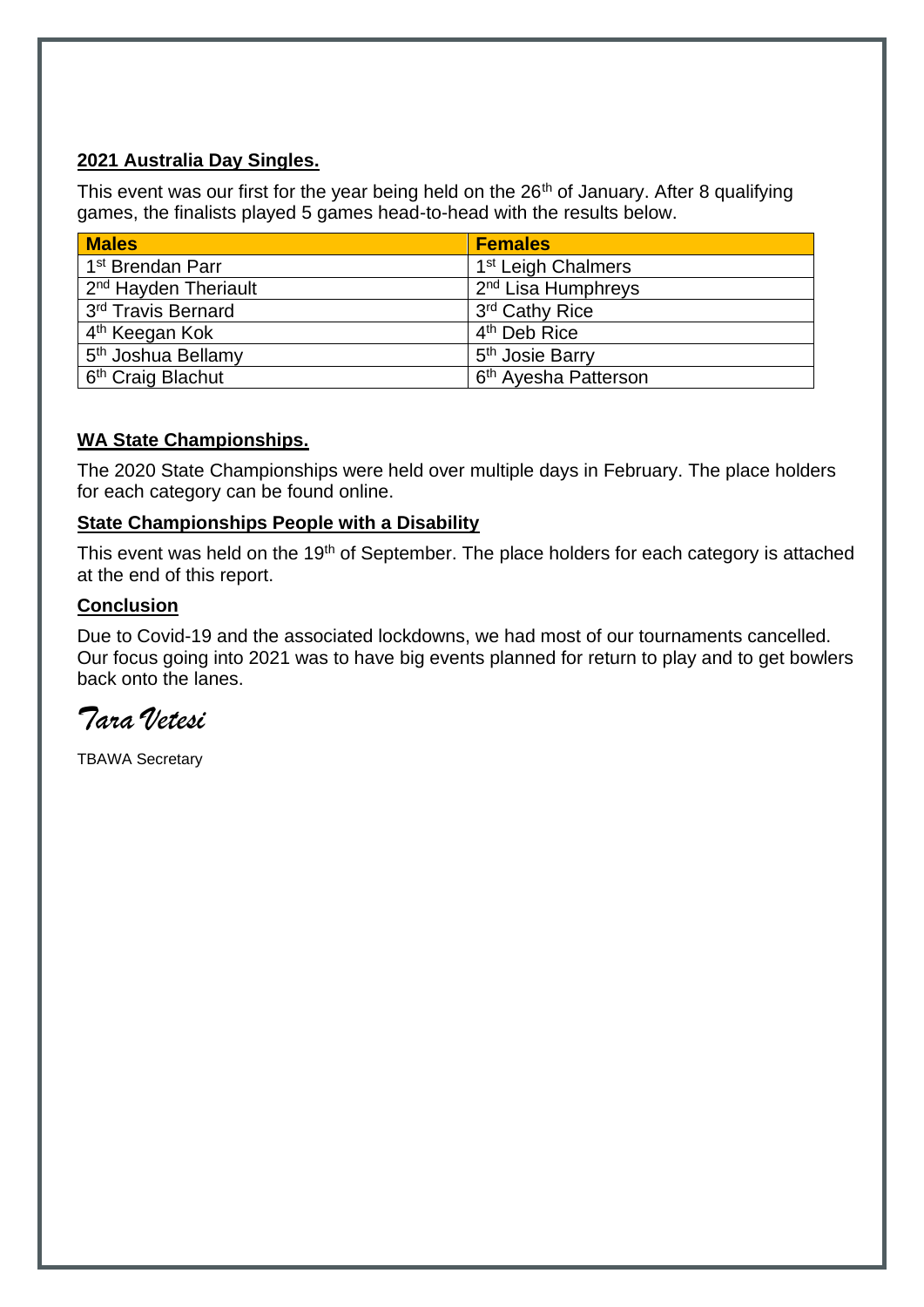

## **Upcoming Events**

There several events coming up here in Western Australia for our members. The other event that is exciting for your information in the Masters Games hosted by Unisport and the Tourism WA. Tenpin Bowling is one of the main sports in this event and we hope to draw numbers in from the rest of Australia. If your would like to volunteer please email us [secretary@tenpinwa.org](mailto:secretary@tenpinwa.org).

For more information please head to the website <https://australianmastersgames.com/> registrations are now open for Tenpin Bowling.



#### TBAWA Events

- Easter Doubles
- Women's Tournament
- TBAWA WA DAY Classics
- Disabilities Super Bowl
- Perth Cup Pending accreditation and approval

Registrations will open online at [www.tenpinwa.org](http://www.tenpinwa.org/)